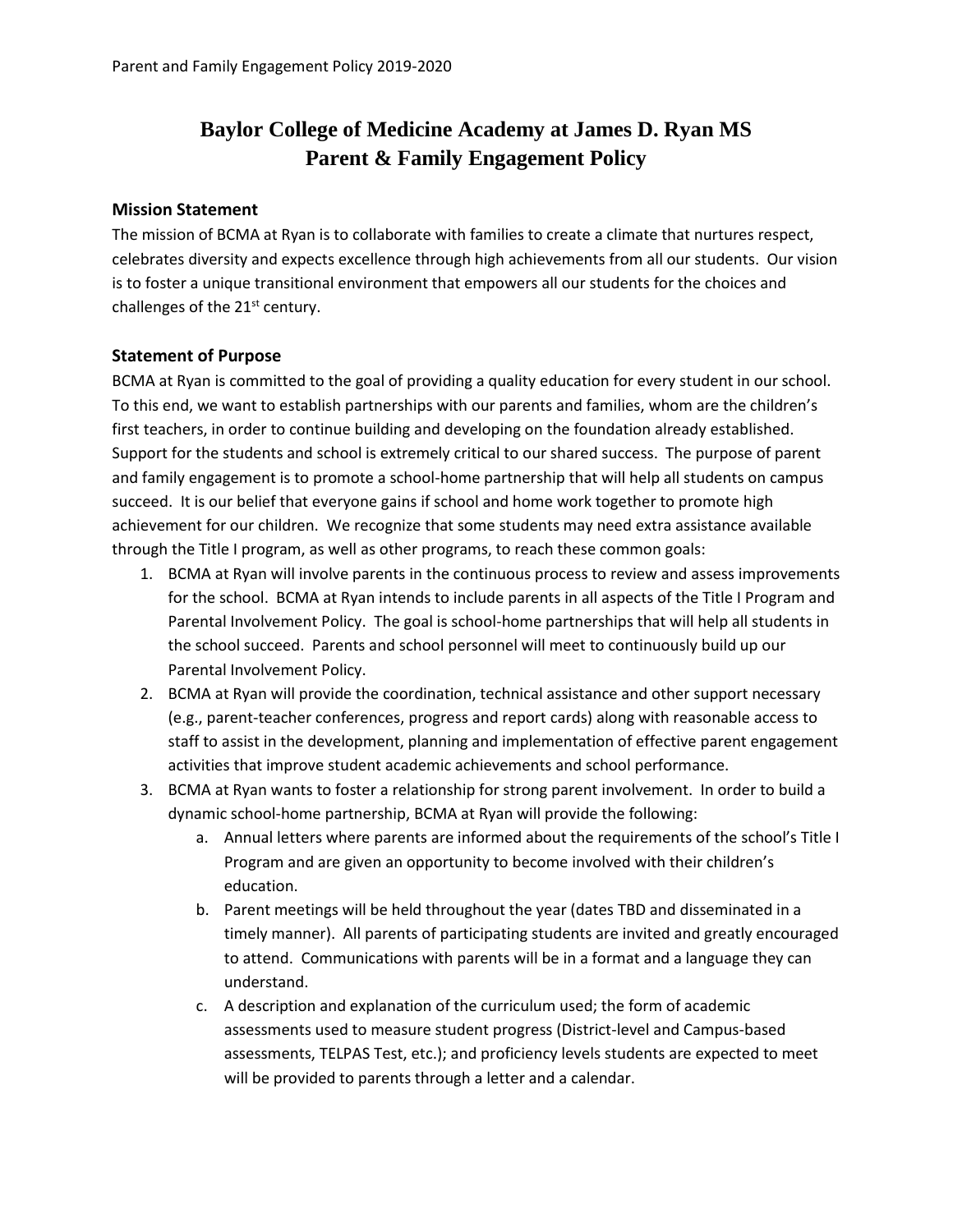- d. Assistance to parents in understanding the State's academic content standards, known as the State of Texas Assessments if Academic Readiness (STAAR), which will be communicated through school-wide meetings and a letter.
- e. A School-Parent Compact designed by parents and school staff that outlines the responsibility of parents, campus staff and students for improvements in student academic achievement.
- f. Opportunities for parents to assist with reviewing, planning and making suggestions to improve the Title I Program, as well as the Parent and Family Engagement Policy and School-Parent Compact.
- g. Appropriate parent participation opportunities for regular meetings to formulate suggestions and to participate, as appropriate, in decisions relating to their child's education. In addition, parents may attend the scheduled monthly meetings. During these meetings parents are afforded the opportunity to hear speakers who may inform them on topics such as computer technology and literacy training.
- h. Information relating to school and parent programs, meetings and other activities will be sent to parents in a timely manner. Information will be given to parents via the school's website and weekly instructional agendas sent from the school, the PTO and/or the classroom teacher. In addition, the school marquee will be used to inform parents of dates of programs, meetings and other activities. Parents are encouraged to contact the Title I Coordinator and PTO for parental involvement support and activities.
- i. Parents and community members are always welcome at our school. By using their suggestions to improve our school and by working together, all students will become successful learners.
- 4. BCMA at Ryan, with the involvement of parents, will conduct an annual evaluation of content and effectiveness of the District Title I Parental Involvement Policy with regard to:
	- a. Improving the academic quality of the Title I, Part A school; and
	- b. Identifying barriers to greater participation by parents in activities of the Title I, Part A school

Emphasis on parents who are:

- Economically disadvantaged
- Disabled
- Limited English proficiency
- Limited literacy
- Of any ethnic background

School personnel and parents will evaluate the parental involvement activities and the Parent and Family Engagement Policy. Use the findings of such evaluation and recommendations in designing strategies for more effective parental involvement and revising, if necessary.

5. BCMA at Ryan will involve parents in the activities of the Title I Program. Timely communications and an inclusive family friendly atmosphere will enhance parent involvement in